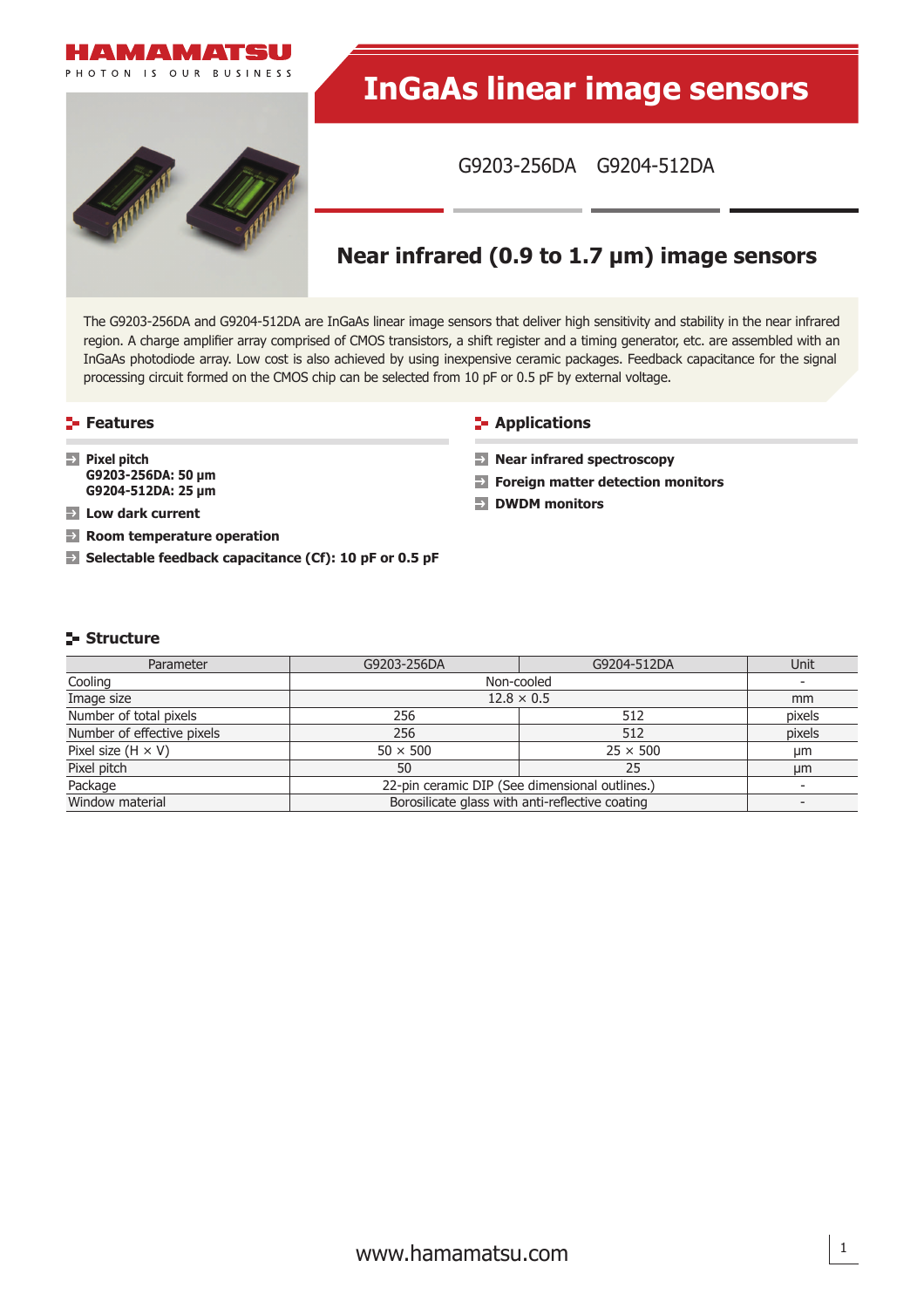## **<u>E</u>** Details of photosensitive area (unit: μm) **E** Block diagram





**Absolute maximum ratings**

G9204-512DA 10

KMIRC0080EB

 $25 \ 500$ 

| Parameter                       | Symbol         | Condition                                  | Value                                  | Unit |
|---------------------------------|----------------|--------------------------------------------|----------------------------------------|------|
| Operating temperature           | Topr           | Chip temperature,<br>No dew condensation*1 | $-40$ to $+70$                         | °C   |
| Storage temperature             | Tstg           | Chip temperature,<br>No dew condensation*1 | $-40$ to $+85$                         | °C   |
| Soldering conditions            |                |                                            | 260 °C, heating time: within 5 seconds |      |
| Supply voltage                  | Vdd, INP, Vref | $Ta = 25 °C$                               | $-0.3$ to $+6$                         |      |
| Clock pulse voltage             | <b>Vclk</b>    | Ta=25 $^{\circ}$ C                         | $-0.3$ to $+6$                         |      |
| Reset pulse voltage             | V(res)         | Ta=25 °C                                   | $-0.3$ to $+6$                         |      |
| Gain selection terminal voltage | Vcfsel         | Ta=25 °C                                   | $-0.3$ to $+6$                         |      |

\*1: When there is a temperature difference between a product and the surrounding area in high humidity environment, dew condensation may occur on the product surface. Dew condensation on the product may cause deterioration in characteristics and reliability.

Note: Exceeding the absolute maximum ratings even momentarily may cause a drop in product quality. Always be sure to use the product within the absolute maximum ratings.

### **Recommended terminal voltage**

| Parameter           |      | Symbol      | Min.                     | Typ. | Max.        | Unit |
|---------------------|------|-------------|--------------------------|------|-------------|------|
|                     |      | Vdd         |                          | 5.0  |             |      |
| Supply voltage      |      | Vref        |                          | 1.26 |             |      |
| Element bias        |      | <b>INP</b>  | 3.5                      | 4.5  | 4.6         |      |
| Ground              |      | <b>GND</b>  | $\overline{\phantom{a}}$ |      |             |      |
|                     | High | <b>Vclk</b> | $Vdd - 0.5$              | Vdd  | $Vdd + 0.5$ |      |
| Clock pulse voltage | Low  |             |                          |      | 0.4         |      |
|                     | High |             | $Vdd - 0.5$              | Vdd  | $Vdd + 0.5$ |      |
| Reset pulse voltage | Low  | V(res)      |                          |      | 0.4         |      |

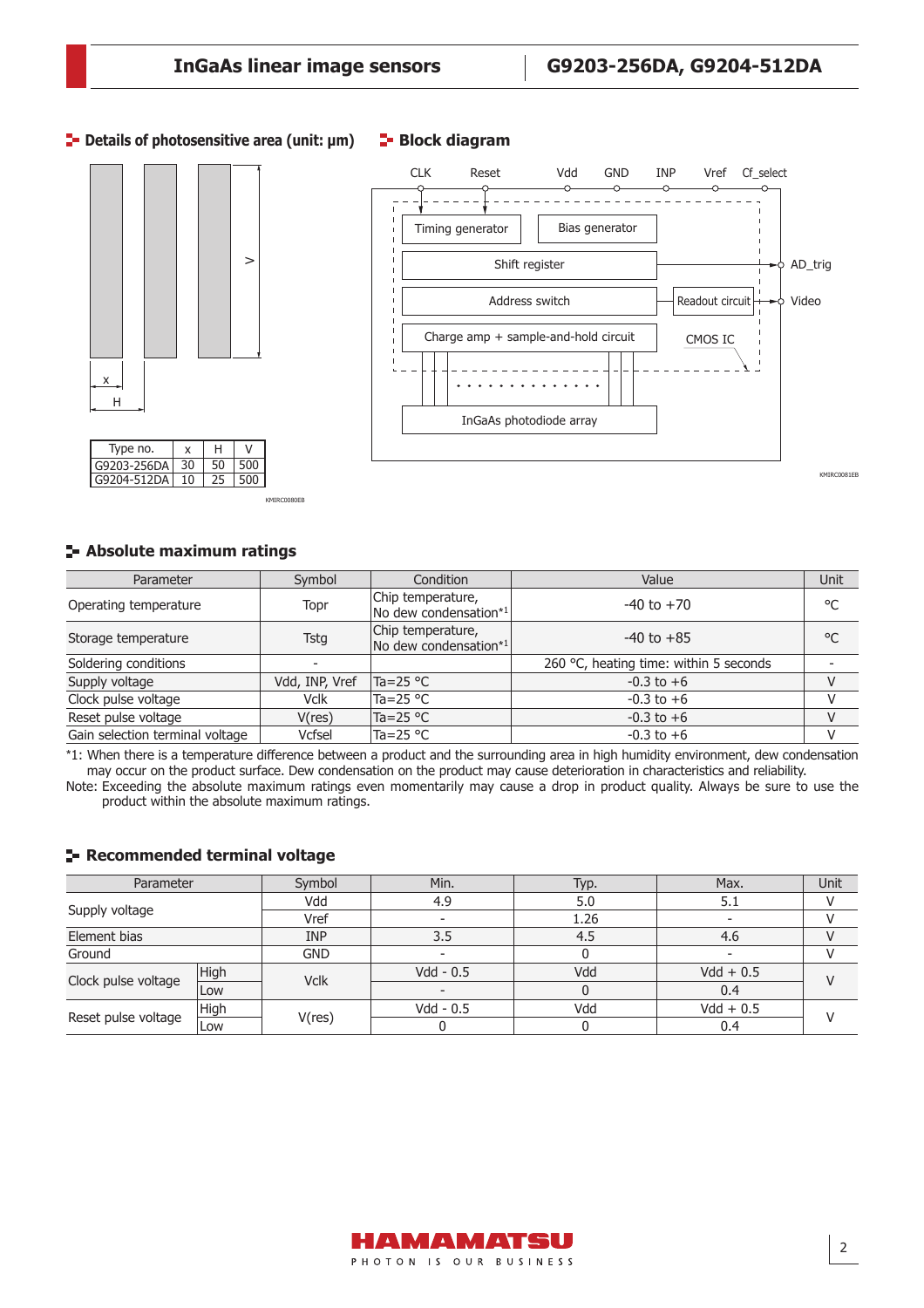# **E-** Electrical characteristics (Ta=25 °C)

| Parameter             |      |               | G9203-256DA              |               | G9204-512DA              |        |                          | Unit                     |            |
|-----------------------|------|---------------|--------------------------|---------------|--------------------------|--------|--------------------------|--------------------------|------------|
|                       |      | Symbol        | Min.                     | Typ.          | Max.                     | Min.   | Typ.                     | Max.                     |            |
|                       |      | I(vdd)        |                          | 45            | 50                       |        | 90                       | 100                      | mA         |
| Current consumption   |      | I(Vref)       |                          | -             |                          |        |                          |                          | mA         |
|                       |      | I(IMP)        | $\overline{\phantom{0}}$ |               |                          |        | $\overline{\phantom{0}}$ |                          | mA         |
| Operation frequency   |      | fop           | 0.1                      |               | 4                        | 0.1    |                          | 4                        | <b>MHz</b> |
| Video data rate       |      | <b>DR</b>     | 0.0125                   | fop/8         | 0.5                      | 0.0125 | fop/8                    | 0.5                      | <b>MHz</b> |
|                       | High | <b>VH</b>     |                          | 4.5           | <b>INP</b>               |        | 4.5                      | <b>INP</b>               | V          |
| Output voltage        | Low  | <b>VL</b>     | Vref                     | 1.26          | $\overline{\phantom{0}}$ | Vref   | 1.26                     | $\overline{\phantom{a}}$ | V          |
| Output offset voltage |      | Vos           | $\overline{\phantom{a}}$ | Vref          | $\overline{\phantom{a}}$ |        | Vref                     | $\overline{\phantom{a}}$ | v          |
| Output impedance      |      | Zo            |                          | $\mathcal{P}$ |                          |        |                          |                          | $k\Omega$  |
| A/D trigger voltage   | High | <b>Vtrigh</b> |                          | Vdd           | $\overline{\phantom{a}}$ |        | Vdd                      | $\overline{\phantom{0}}$ | V          |
|                       | Low  | VtrigL        | $\overline{\phantom{0}}$ | <b>GND</b>    | $\overline{\phantom{a}}$ |        | <b>GND</b>               | $\overline{\phantom{a}}$ | V          |

# **Electrical and optical characteristics (Ta=25 °C, Vdd=5 V, INP=4.5 V, Vref=1.26 V, Vclk=5 V, CE=16 nV/e-, fop=250 kHz)**

| Parameter                     | Symbol       | Condition                             | Min. | Typ.                     | Max.     | Unit            |
|-------------------------------|--------------|---------------------------------------|------|--------------------------|----------|-----------------|
| Spectral response range       |              |                                       |      | $0.9$ to 1.7             |          | µm              |
| Peak sensitivity wavelength   | λp           |                                       |      | 1.55                     |          | µm              |
| Photosensitivity              | S            | $\lambda = \lambda p$                 | 0.85 | 0.95                     |          | A/W             |
| Conversion efficiency         | CE           |                                       |      | 16                       |          | nV/e            |
| Photoresponse nonuniformity*2 | <b>PRNU</b>  | Integration time:<br>10 <sub>ms</sub> |      | ±2                       | ±5       | $\frac{0}{0}$   |
| Saturation output voltage     | <b>Vsat</b>  |                                       |      | 3                        |          | V               |
| Saturation charge             | Csat         |                                       |      | 187.5                    |          | Me <sup>-</sup> |
| Readout noise                 | <b>Nread</b> | Integration time:<br>10 <sub>ms</sub> |      | 180                      | 300      | µV rms          |
| Dynamic range                 | Drange       |                                       |      | 16666                    |          |                 |
| Defective pixels*3            |              |                                       |      | $\overline{\phantom{0}}$ | $\Omega$ | $\frac{0}{0}$   |

\*2: 50% of saturation, after dark output subtraction, excluding first and last pixels

\*3: Pixels with photoresponse nonuniformity, readout noise or dark current higher than the maximum value

# **Dark output characteristics (Ta=25 °C, CE=16 nV/e-)**

| Parameter                                  | Symbol |       | G9203-256DA |      |        | G9204-512DA |      | Unit |
|--------------------------------------------|--------|-------|-------------|------|--------|-------------|------|------|
|                                            |        | Min.  | Typ.        | Max. | Min.   | Typ.        | Max. |      |
| Dark output<br>(dark output nonuniformity) | VD     | - 1   | 0.4         |      | $-0.5$ | 0.1         |      | V/s  |
| Dark current                               | ΙD     | $-20$ |             | 20   | --     |             |      | DA   |

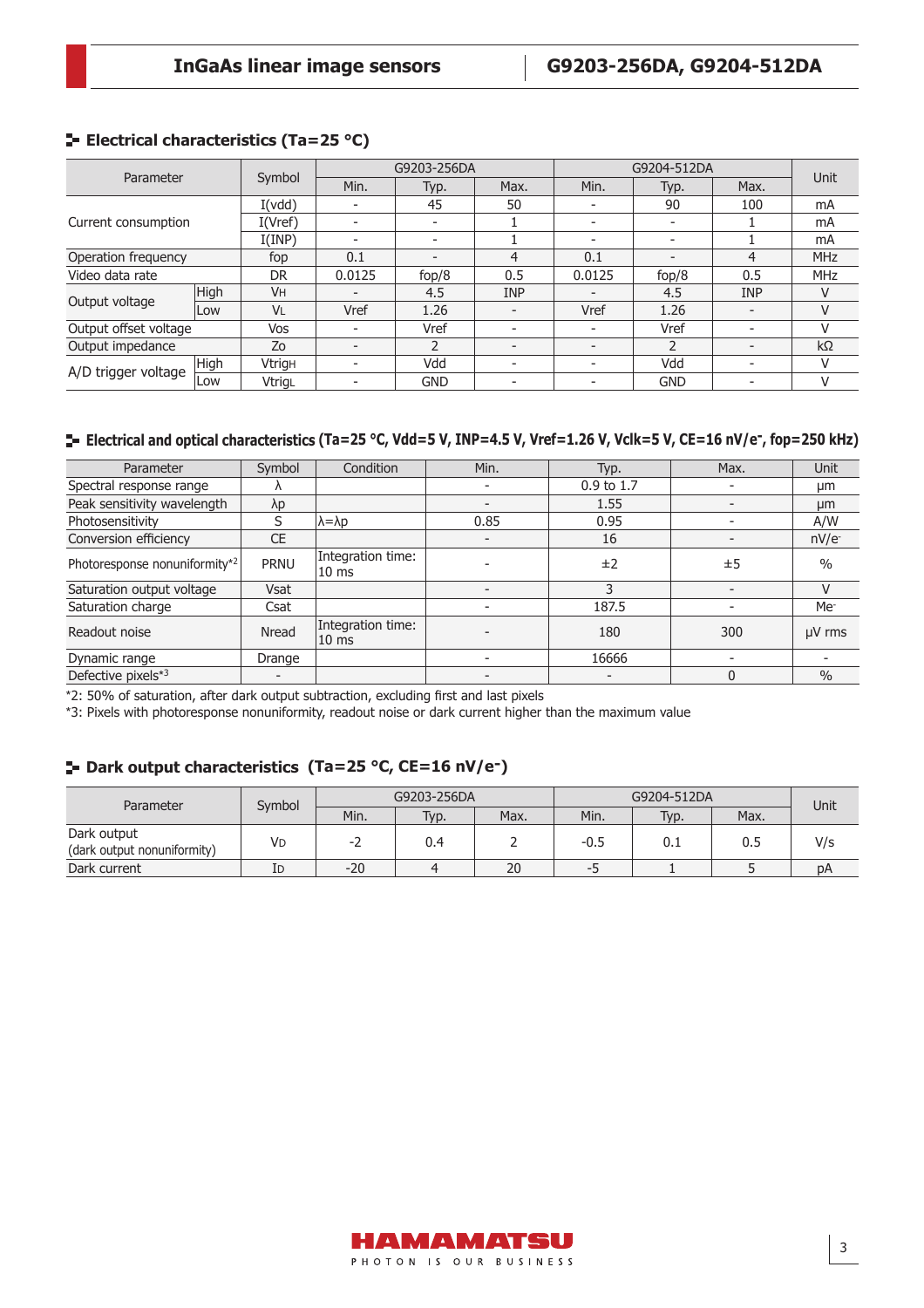# **Equivalent circuit**



# **F** Connection example



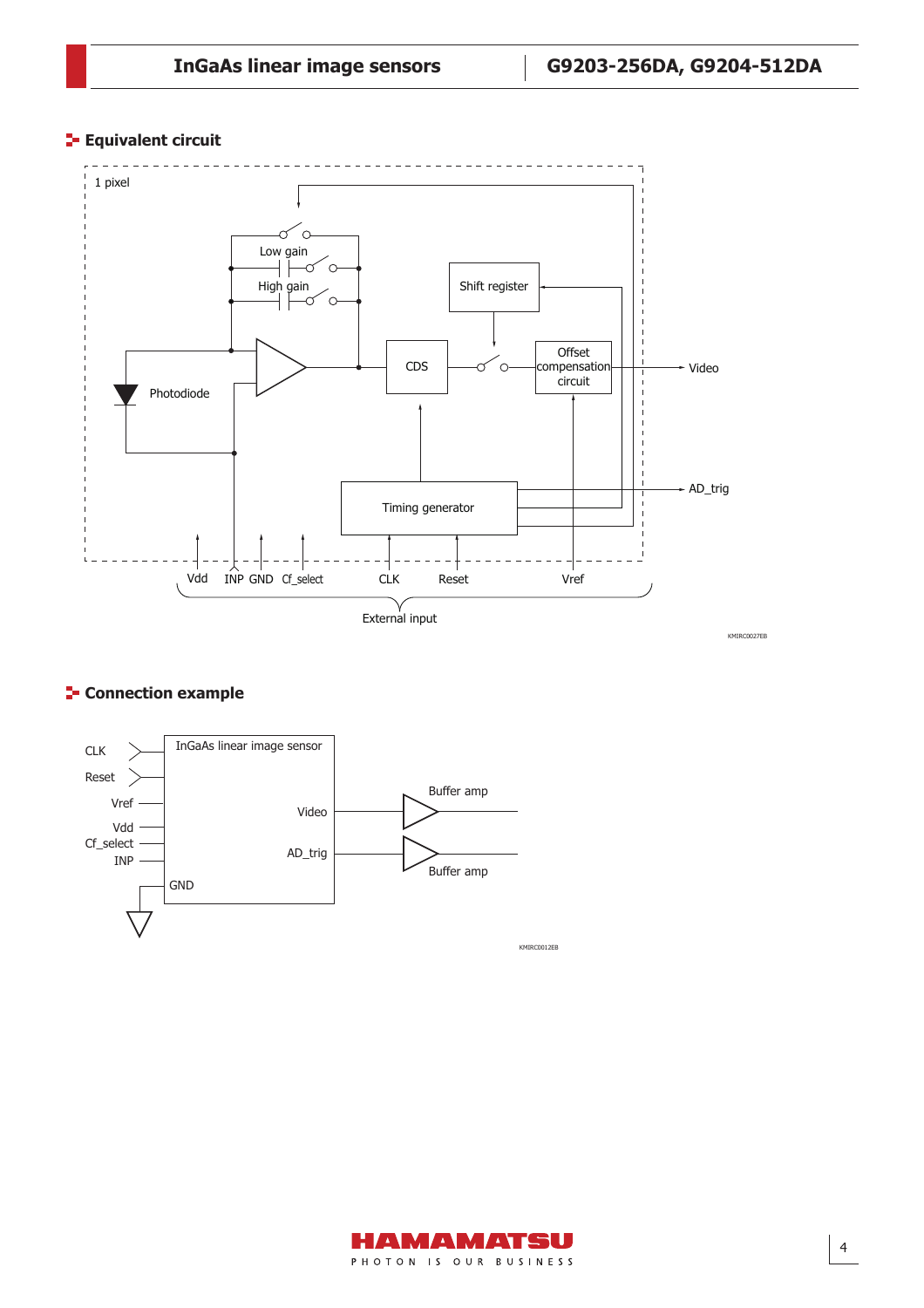

KMIRC0066EC

| Parameter                   | Symbol                        | Min. | Typ. | Max. | Unit |
|-----------------------------|-------------------------------|------|------|------|------|
| Operation frequency         | fop                           | 0.1  |      |      | MHz  |
| Clock pulse width           | tpw(clk)                      | 100  |      |      | ns   |
| Clock pulse rise/fall times | $tr($ clk $)$ , $tf($ clk $)$ |      | 20   | 100  | ns   |
| Reset pulse width           | tpw(res)                      | 6000 |      |      | ns   |
| Reset pulse rise/fall times | $tr(res)$ , $tf(res)$         |      | 20   | 100  | ns   |
| Reset (rise) timing         | τı                            | 50   |      |      | ns   |
| Reset (fall) timing         | t2                            | 50   |      |      | ns   |
| Output settling time        |                               |      |      | 600  | ns   |

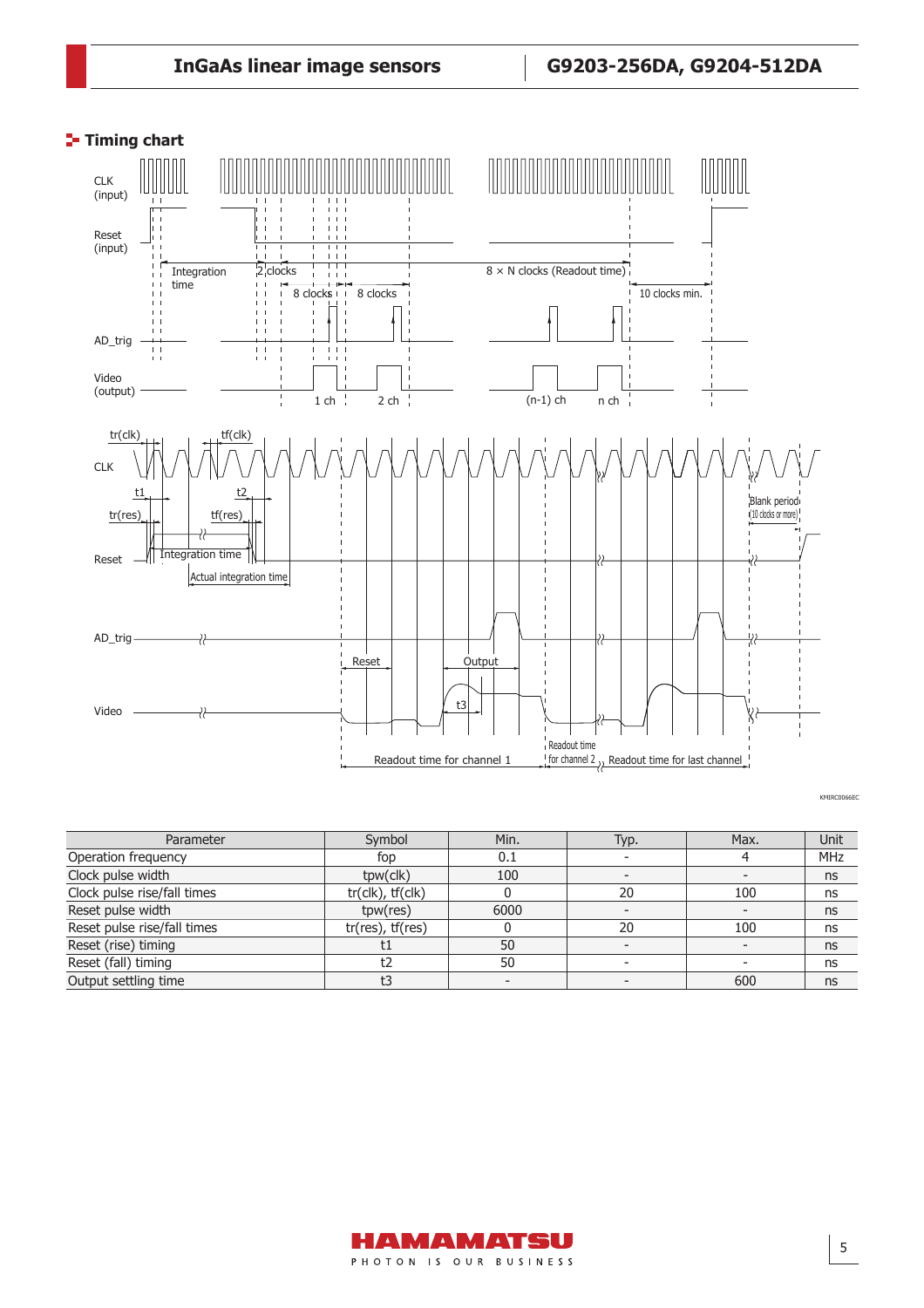# (Typ. Ta=25 °C) 1.0 0.8 Photosensitivity (A/W) Photosensitivity (A/W) 0.6 0.4 0.2 0<br>0.5 0.5 1.0 1.5 2.0 Wavelength (μm) KMIRB0019EB

# **Spectral response**





# **Photosensitivity temperature characteristics <b>PL** Noise vs. temperature





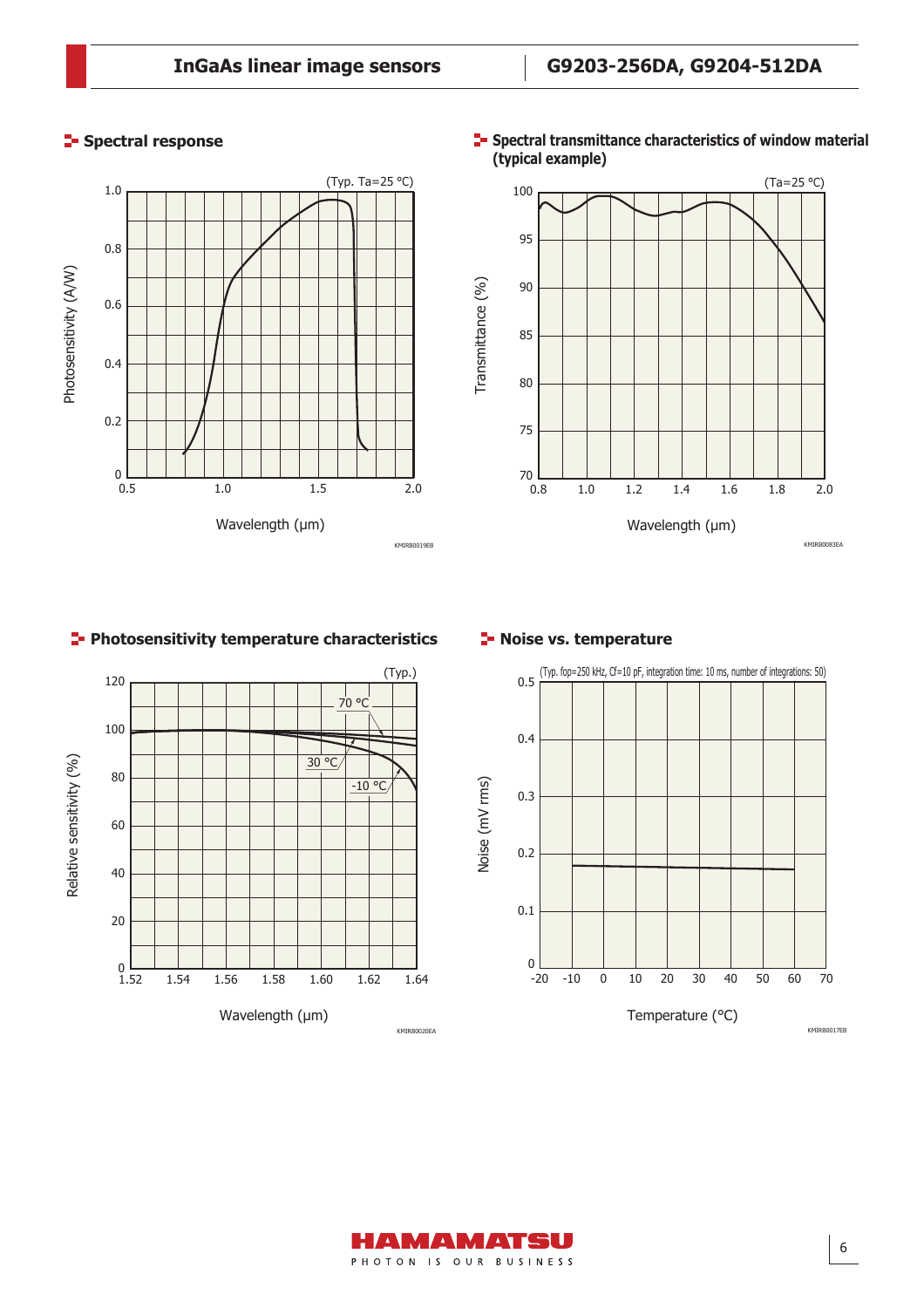

# **Dark current vs. temperature Linearity error (G9204-512SA)**

# **Pin connections**

| Terminal name | Input/Output       | <b>Function</b>                                                                         |
|---------------|--------------------|-----------------------------------------------------------------------------------------|
| <b>CLK</b>    | Input (CMOS logic) | Clock pulse for operating the CMOS shift register                                       |
| Reset         | Input (CMOS logic) | Reset pulse for initializing the feedback capacitance in the charge amplifier formed in |
|               |                    | the CMOS chip. The width of the reset pulse determines integration time.                |
| Vdd           | Input              | Supply voltage for operating the signal processing circuit in the CMOS chip             |
| <b>GND</b>    |                    | Ground for the signal processing circuit in the CMOS chip                               |
| <b>INP</b>    | Input              | Reset voltage for the charge amplifier array in the CMOS chip                           |
|               |                    | Voltage that determines the conversion efficiency in the CMOS chip. Low gain (CE=16     |
| Cf select     | Input              | nV/e <sup>-</sup> ) at 0 V, and high gain (CE=320 nV/e <sup>-</sup> ) at 5 V.           |
| Vref          | Input              | Reset voltage for the offset compensation circuit in the CMOS chip                      |
| AD_trig       | Output             | Digital signal for A/D conversion; positive polarity                                    |
| Video         | Output             | Analog video signal; positive polarity                                                  |

| Conversion efficiency              | <b>Cf-SELECT</b> |  |  |  |
|------------------------------------|------------------|--|--|--|
| 16 nV/e (Cf=10 pF)                 | High             |  |  |  |
| 320 nV/e $(Cf=0.5 pF)$             | Low              |  |  |  |
| $Iow: 0 V (GND)$ . High: 5 V (Vdd) |                  |  |  |  |

Low: 0 V (GND), High: 5 V (Vdd)

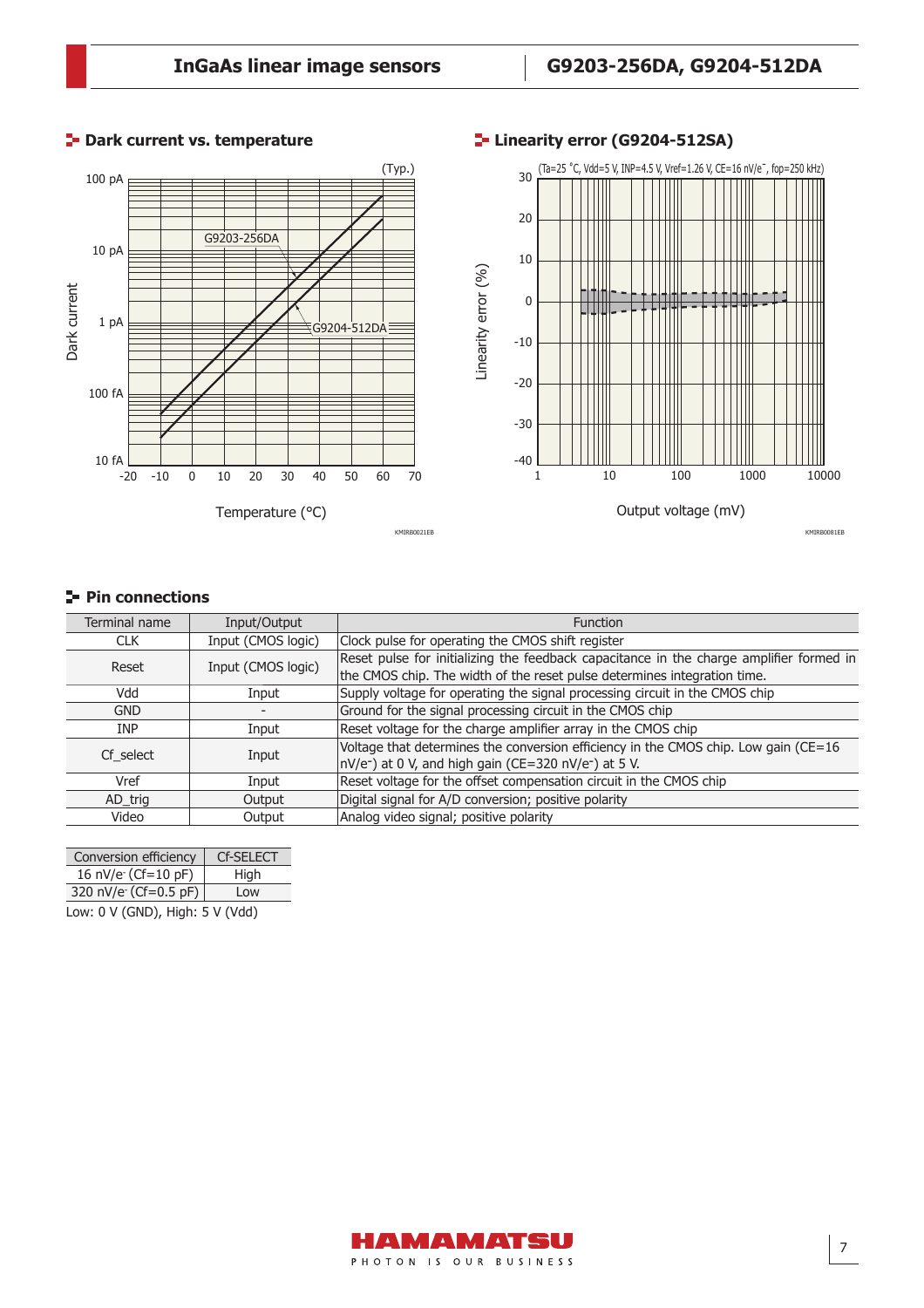# **P**- Dimensional outlines (unit: mm)



KMIRA0013ED